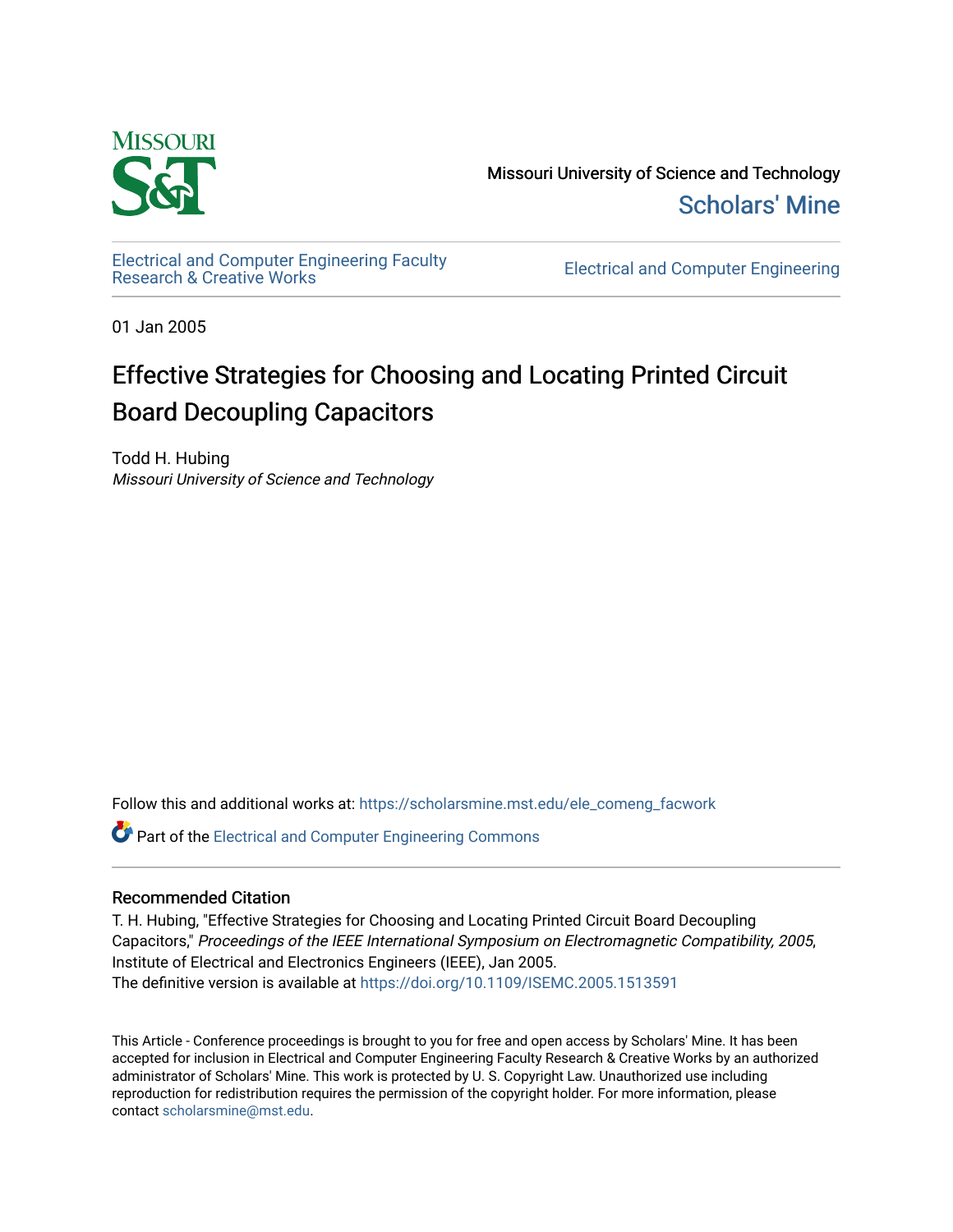# Effective Strategies for Choosing and Locating Printed Circuit Board Decoupling Capacitors

Todd Hubing Electromagnetic Compatibility Laboratory University of Missouri-Rolla Rolla, Missouri USA

*Abstract***—Power bus decoupling is an important part of digital printed circuit board design. Effective strategies for implementing power bus decoupling depend on the board construction as well as the demands that the circuits place on the power distribution network. This paper discusses strategies for locating and mounting decoupling capacitors in various situations as well as methods for estimating the total amount of decoupling capacitance required.** 

*Keywords - simultaneous switching noise, power bus noise; decoupling capacitors; connection inductance; design guidelines* 

#### I. INTRODUCTION

Decoupling capacitors are an important part of any digital printed circuit board design. These capacitors are connected between power and power return conductors to help stabilize the voltage delivered to active digital devices. When there is a sudden change in the current drawn by a particular device, decoupling capacitors provide a local source of charge so that current can be supplied quickly without causing the voltage on the power pins to dip suddenly. Boards with inadequate decoupling suffer from excessive power bus noise, which may cause signal integrity or EMC problems affecting the reliability of the product.

Figure 1 provides a simple schematic to illustrate the concept of printed circuit board decoupling. When an active device on a printed circuit board exhibits a sudden change in the amount of current it draws, this change in current causes some of the supply voltage to be dropped across the connection inductance. This drop in voltage is observed by all the devices on the board, not just the switching device. If the drop in voltage is too great, the circuits on the board may fail to operate properly. It is also possible for voltage fluctuations on the power bus to cause conducted or radiated electromagnetic interference problems.



Printed Circuit Board

Figure 1. Voltage drop caused by current drawn through power supply connection inductance.

One method of countering this voltage fluctuation is to provide capacitance between the power and ground conductors near the active devices. This capacitance provides a local source of charge that can respond to sudden changes in the current demand while stabilizing the voltage on the power bus.

#### II. BACKGROUND

Printed circuit board decoupling is as old as printed circuit board technology itself. Early boards with one metallization layer generally contained a large decoupling capacitor near the point where power came on to the board. Larger devices that were likely to exhibit a sudden change in the amount of current they required often had their own decoupling capacitors across their power pins.

The earliest printed circuit boards were built for analog circuits. Analog circuit designers were very familiar with noise sources and filtering, so power bus decoupling was nothing new to them. Later, with the introduction of digital circuits, power distribution was no longer an integral part of the circuit design. Digital circuits required a supply voltage that was sufficiently stable, but the overall quality of the product was no longer tied to specific levels of power bus noise. As the number of digital printed circuit boards increased, printed circuit board decoupling became an afterthought. It was generally possible to build boards with a nominal amount of decoupling that operated flawlessly.

As the speed of digital circuits increased, more of the energy in power bus transients was at high frequencies. This forced designers to pay more attention to the decoupling capacitors they used and specifically to the equivalent series inductance of these capacitors and their connections to the board. A common practice in the 1970s and 80s was to put two decoupling capacitors on high-speed digital devices. One was a large-valued capacitor to filter the lower frequencies and the other was a smaller-valued capacitor (with a lower equivalent series inductance) to filter the higher frequencies.

At that time, decoupling capacitors were widely regarded to be ineffective at frequencies above their *self-resonant frequency* (the frequency at which their self-capacitance resonated with their connection inductance). Clayton Paul was one of the first to show that capacitors were generally effective well beyond their self resonant frequency and that their effectiveness at high frequencies depended entirely on their connection inductance [1]. As the speed of digital circuits has continued to rise, the importance of understanding and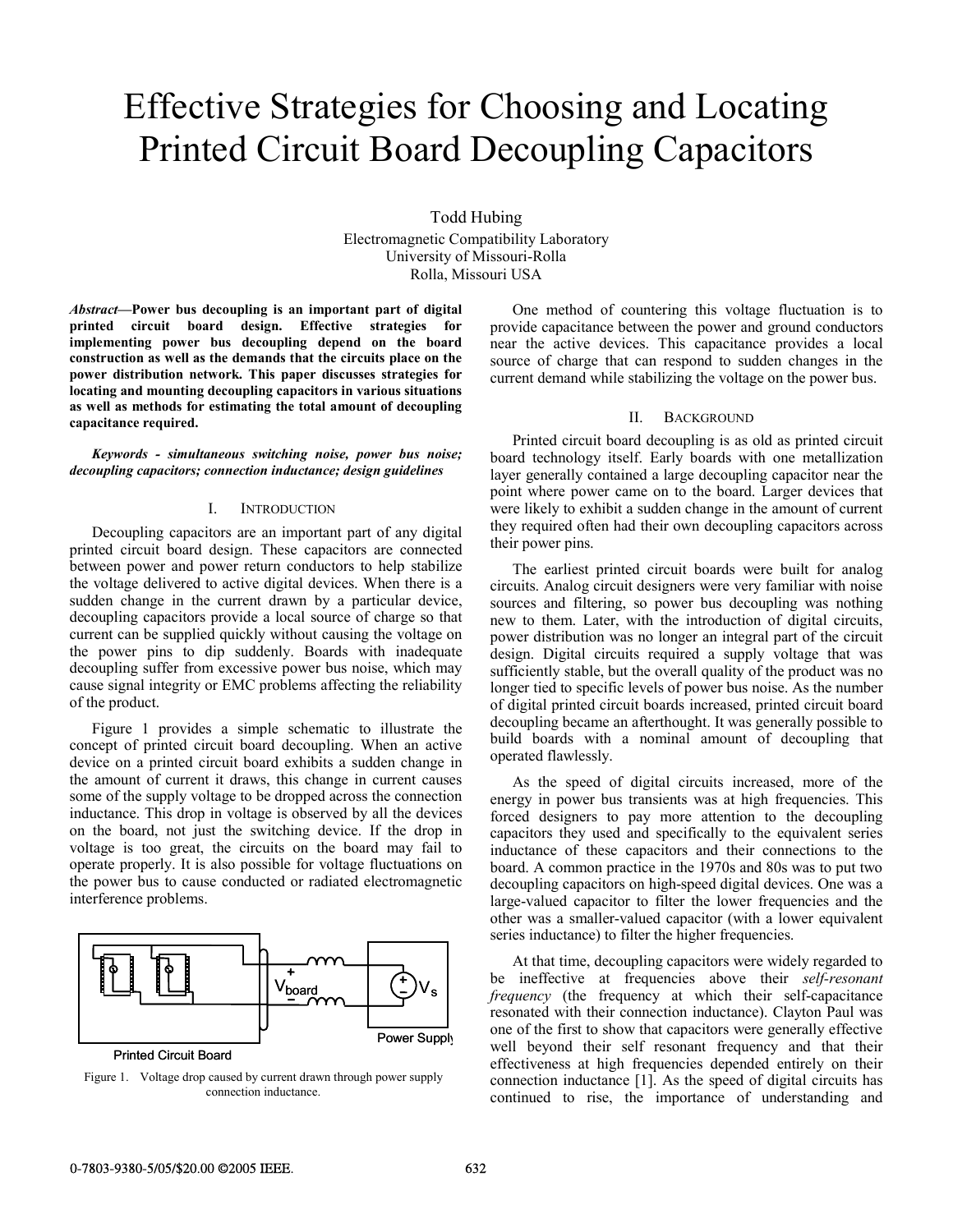controlling decoupling capacitor inductance has become even more important. Today, effective decoupling strategies have as much to do with achieving appropriate inductances as they do with providing appropriate capacitances.

# III. DECOUPLING GUIDELINES

Anyone who has ever searched the literature looking for information on printed circuit board decoupling is sure to have come across conflicting advice. Papers have been published suggesting that capacitors should always be located near the active devices they are meant to decouple. Other papers indicate that capacitor location is not critical. Some advise that decoupling capacitors should be connected through short traces directly to the active device. Others advise that traces should never be used with decoupling capacitors. With little effort, it is possible to find conflicting advice related to capacitor values, capacitor loss, capacitor mounting and many other aspects of good printed circuit board decoupling strategies.

A primary reason for the discrepancies in the literature is that printed circuit boards are used in a wide variety of applications that have different design goals. The best power distribution strategy for a 50-layer all digital board with a thousand interconnections will not be the best strategy for a single-layer, high-volume, mixed-signal board. Both boards may be state-of-the-art, high-frequency designs; but the constraints on the power distribution will be very different.

Generally speaking, it is convenient to divide printed circuit boards into three categories for the purposes of defining power bus decoupling strategies: *boards without power planes*, *boards with closely spaced power planes*, and *boards with power planes that are not closely spaced*. In this section we'll briefly describe decoupling design rules and strategies for each type of board.

# *A. Boards without Power Planes*

In many ways, printed circuit board decoupling is more straight-forward and easier to accomplish effectively on boards that do not have a power plane. This is especially true if the board in question has one or more solid ground planes. When power is distributed on traces, the designer has a great deal of control over the power bus noise seen by each device. The relative isolation between the active devices on the board allows the designer to decouple each device individually ensuring that the device's high-frequency current demands are met without permitting unacceptable voltage swings at the power input pins.

In general, the nominal value of a decoupling capacitor determines the total amount of charge available to the active device while the connection inductance between the active device and the capacitor is what limits the ability of the capacitor to respond to sudden demands for current. It is necessary to have enough capacitance available and also to ensure that the connection inductance will allow the capacitor to respond quickly enough to meet the needs of the active device.

We will discuss methods of quantifying the amount of capacitance necessary in the next section. Generally accepted

guidelines for locating and connecting decoupling capacitors on boards without power planes are provided below:

- Provide at least one "local" decoupling capacitor for each active device and at least one larger "bulk" decoupling capacitor for each voltage distributed on the board.
- Local decoupling capacitors should be connected between the voltage and ground pins of the active device. The area of the loop formed by the capacitor/device connection should be minimized.
- Bulk decoupling capacitors should be located near the point where a voltage comes on to the board. If the voltage is generated on the board, the bulk decoupling should be near the location where it is generated.
- Bulk decoupling capacitors should be sized to meet the transient current needs of the entire board (see following section).
- As a general rule, two local decoupling capacitors with the same nominal value are better than one capacitor with twice the nominal value. Two capacitors have a lower overall connection inductance [1] and provide better high-frequency filtering to the rest of the power bus [2].

# *B. Boards with Closely Spaced Power Planes*

Decoupling a printed circuit board with closely spaced power planes is much different than decoupling a board without power planes. The planes themselves contribute a decoupling capacitance (by nature of their close proximity) that becomes very important at high frequencies. Also, the small loop area and wide conductors associated with the planes causes the contribution of the planes to the overall connection inductance to become negligible relative to the inductance of the connections between the capacitors and the planes. This means that the location of a decoupling capacitor on a board has little to do with the inductance of its connection to an active device. In the first few nanoseconds of a transition, typically sized boards with a plane spacing of 10 mils or less, draw virtually all of their current from the inter-plane capacitance regardless of where (or how well) surface mount decoupling capacitors are connected [3].

The following guidelines apply to boards with closely spaced power planes:

- Choose the largest nominal capacitance available in a given package size. However, do not use capacitors that have a nominal capacitance less than the parallel plate capacitance that naturally occurs between the power and power-return planes. A board made with FR-4 material containing one pair of power distribution planes spaced 0.25 mm (10 mils) apart has an interplane capacitance of approximately  $16 \text{ pF/cm}^2$ .
- The location of the local decoupling capacitors is not critical because their performance is dominated by the inductance of their connection to the planes. At the frequencies where they are effective they can be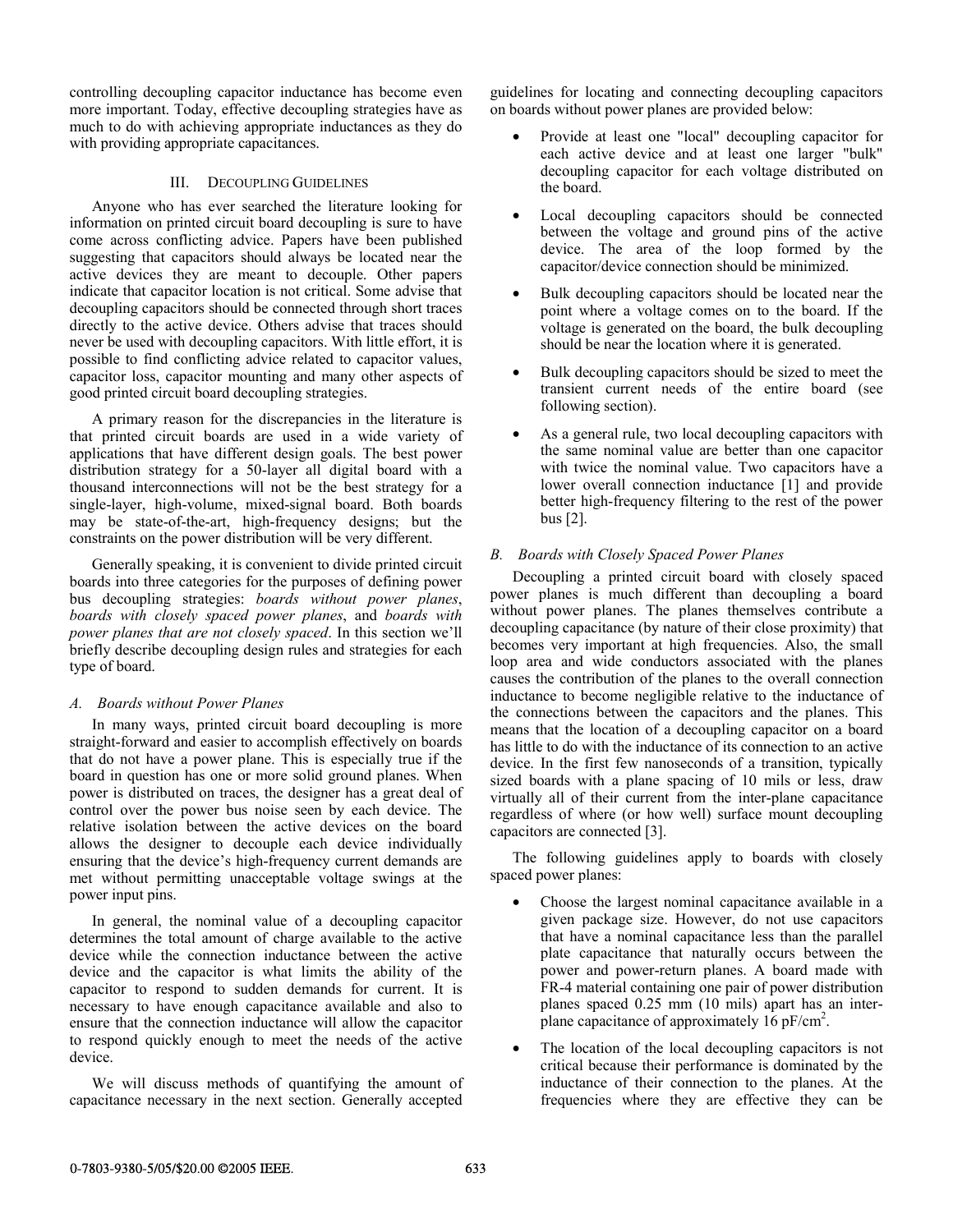located anywhere within the general vicinity of the active devices [3].

- The effective connection inductance is approximately inversely proportional to the number of decoupling capacitors. Therefore, high-speed circuit boards often have many local decoupling capacitors for every active device on the board.
- Connection inductance is determined by the loop area formed by the capacitor body, mounting pads, traces and vias [4].
- Never use traces attached to a decoupling capacitor pad. Locate vias within or adjacent to the pad, preferably as close together as possible.
- If there is no room for the via adjacent to the pad, then move the whole capacitor. Capacitor location doesn't matter, but connection inductance is critical.
- Mount all of the local decoupling capacitors on the face of the board nearest to the planes. Connection inductance is nearly proportional to the distance from the planes.

# *C. Boards with Power Planes Spaced > 0.5 mm*

If the power and ground planes on a printed circuit board are greater than about 0.5 mm, then the inductance between the planes is no longer negligible. This applies to most 4-layer boards built with a 1-mm core and multi-layer boards that have signal layers in between the power and ground layers.

It is possible to use this inductance to our advantage if we locate decoupling capacitors very near the active device they are meant to decouple. As illustrated in Figure 2, if the vias of an active device and a decoupling capacitor are sufficiently close, the mutual inductance between the two vias will cause current drawn into the active device to be pulled from the

| <b>ACTIVE DEVICE</b> | <b>DECOUPLING</b><br><b>CAPACITOR</b>     |
|----------------------|-------------------------------------------|
|                      |                                           |
|                      | <b>LOOP A and LOOP B</b><br><b>LOOP A</b> |

Figure 2. Mutual inductance due to magnetic flux coupling between the planes.

decoupling capacitor before it can be drawn from the planes [5, 6, 7]. This means that the voltage between the planes will not fluctuate so much provided there is a decoupling capacitor located very close to the device.

In order to take advantage of this phenomenon, it is important for the via of the active device that carries current between the planes to be close to the via from the capacitor connecting to the furthest plane. It is also important that the mutual inductance between the planes be greater than the connection inductance above the planes. In order to meet this condition, it is essential to minimize the decoupling capacitor connection inductance to the planes.

The following decoupling guidelines apply to boards with power planes spaced greater than about 0.5 mm apart:

- The total value of the bulk decoupling is determined by the transient power requirements of the active devices on the board (see following section).
- Local decoupling capacitors are intended to be effective at higher frequencies. The inductance of their connection to the power distribution planes is far more critical than their nominal capacitance.
- Choose the largest nominal capacitance available in a given package size. Nominal capacitance values are not nearly as critical as connection inductance.
- The location of the local decoupling capacitors is critical. Local decoupling capacitors should be located as close as possible to the power or ground pins of the active device they are decoupling. To determine which pin the decoupling capacitor should be located next to, first determine which power distribution plane is farthest from the active device. Local decoupling should be provided near the pins that connect to the most distant plane. For example, if the components are above Layer 1 on a 4-layer board and Layers 2 and 3 are Vcc and GND respectively, then the decoupling capacitors should be located near the GND pins of the active device. If there are any active devices below Layer 4 on this board, then decoupling for these devices should be located next to the Vcc pins.
- Orient the local decoupling capacitor so that the pin connected to the most distant plane is nearest the active device's pin connecting to the most distant plane. For example, in the board above if the active device is above Layer 1, and the decoupling capacitor is below Layer 4, then the Vcc pin of the decoupling capacitor should be located near the GND pin of the active device.
- If the decoupling capacitor can be located near enough to the active device to share the same via, this is optimal. However under no circumstances should a trace be used between the decoupling capacitor mounting pads and the vias. Decoupling capacitors should have vias located in or adjacent to the mounting pads to minimize their connection inductance.
- To minimize connection inductance: Never use traces on decoupling capacitors, locate the via adjacent to the mounting pad, locate the two capacitor vias as close together as possible, and mount all of the local decoupling capacitors on the face of the board nearest to the planes.

#### IV. HOW MUCH DECOUPLING IS REQUIRED?

There are essentially three basic approaches that are commonly used to determine how much decoupling capacitance is necessary for a given board design. These approaches are described below.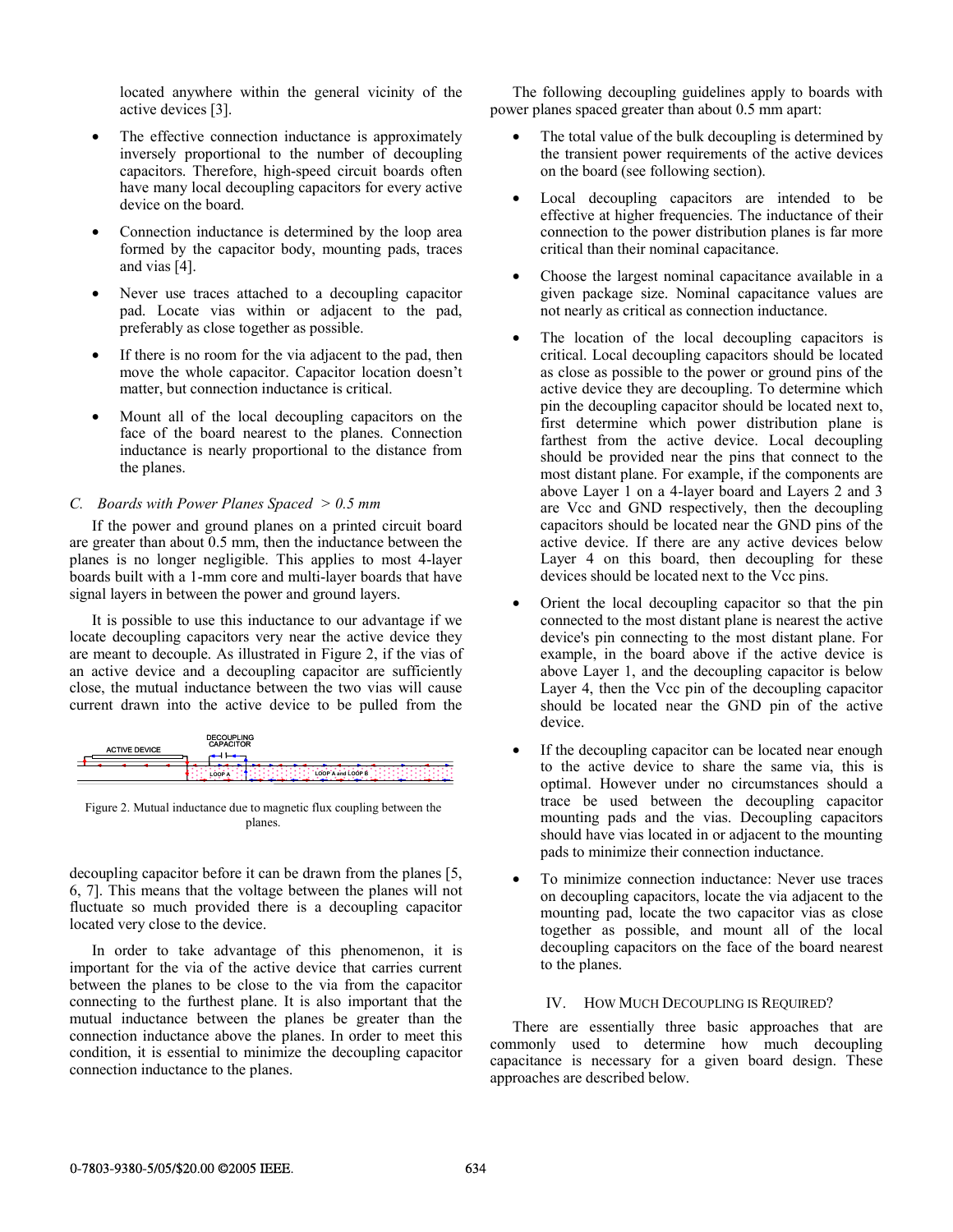### *A. Simple guidelines*

Despite the importance of providing adequate printed circuit board decoupling, most board designers use very simple design guidelines to determine how much bulk and local decoupling to use. Generally these design guidelines are based on past experience with other board designs or component application notes that may or may not be relevant to a particular board design. These guidelines rarely take into account parameters such as current drawn by the components, allowable noise voltages or the board stack-up. Instead, a guideline is likely to read something like, "… include one 0.01  $\mu$ F local decoupling capacitor for each V<sub>CC</sub> pin of every active component on the board plus 1 bulk decoupling capacitor with a value equal to 5 times the sum of the local decoupling capacitance." Simple guidelines such as this may work well for one particular application, while being totally inappropriate for others. Without accounting for the power requirements of the circuit design in question or recognizing that the location and mounting inductance will affect the amount of decoupling required, it is unlikely that optimum decoupling will be achieved based on this type of design guideline.

#### *B. Maximum Impedance Approach*

A more systematic approach to printed circuit board decoupling is to determine the maximum allowable impedance that the power distribution network is allowed to have and then choose the decoupling capacitance to meet this goal [8, 9]. The maximum allowable impedance is generally determined by dividing the maximum allowable power bus noise voltage by the maximum current drawn by the active device(s) being decoupled. For example, if a particular component can draw as much as 2 amps of current and the power bus noise voltage must be kept below 300 mV, then the maximum power bus impedance would be,

$$
Z_{\text{max}} = \frac{300 \text{ mV}}{2 \text{ A}} = 150 \text{ m}\Omega \,. \tag{1}
$$

A given decoupling capacitor will have an impedance that decreases with frequency at lower frequencies and then increases at higher frequencies where its connection inductance dominates. Decoupling capacitors are chosen to ensure that there is enough capacitance to provide an adequately low impedance at the low frequencies and that it is connected with a low enough inductance to meet the high-frequency impedance requirements. Figure 3 illustrates this concept for a multi-layer board. In this case, because the power planes are closely spaced, all of the capacitors connected to the board appear to be in parallel with the inter-plane capacitance of the board. At the lowest frequencies, the power supply has a source impedance that is below the maximum impedance. Above  $\omega_1$ , the inductance of the connection to the power supply causes the power bus impedance to be too high, so a bulk decoupling capacitor is chosen with enough capacitance to be effective at  $\omega_1$ . The impedance of the bulk decoupling capacitor is low enough to meet the power bus impedance requirements between  $\omega_1$  and  $\omega_2$ . A local decoupling capacitor with a smaller connection inductance is chosen to provide adequate



Figure 3. Power bus impedance of a multi-layer board with 2 decoupling capacitors.

decoupling between  $\omega_2$  and  $\omega_3$ . At frequencies higher than  $\omega_3$ , the inter-plane capacitance is adequate to ensure that the impedance target is met.

The plot in Figure 3 does not indicate the series LC resonances that occur at each "V" in the curve or the parallel LC resonances that occur at each peak. For a low-loss board, the parallel LC resonances cause each peak to extend well above  $Z_{\text{max}}$  resulting in ringing on the power bus that significantly exceeds the maximum allowable voltage. However, in most practical, densely populated board designs, these peaks are well damped and need not be a factor when calculating the amount of decoupling necessary.

Some board designers prefer to choose decoupling capacitors with different values in order to spread the nulls and peaks in the board response over a wide range of frequencies [9]. Other designers prefer to use just one value of decoupling capacitor in order to get the maximum possible amount of lowfrequency decoupling capacitance for a given number of lowinductance capacitor connections. (This is sometimes referred to as the "deep-V" approach.) Either approach can be used to determine how much decoupling is required for a particular board design.

#### *C. Capacitance Ratio Approach*

A significant drawback of the maximum impedance approach is that the current requirements of the board as a function of frequency are not usually provided or easy to determine. Typically, the peak currents used to determine  $Z_{\text{max}}$ are calculated in the time domain. This can result in overdesigned boards however, since the current requirements in one frequency band may be quite different than the current requirements in another.

The capacitance ratio approach avoids a direct calculation of the board currents, by recognizing that CMOS circuits draw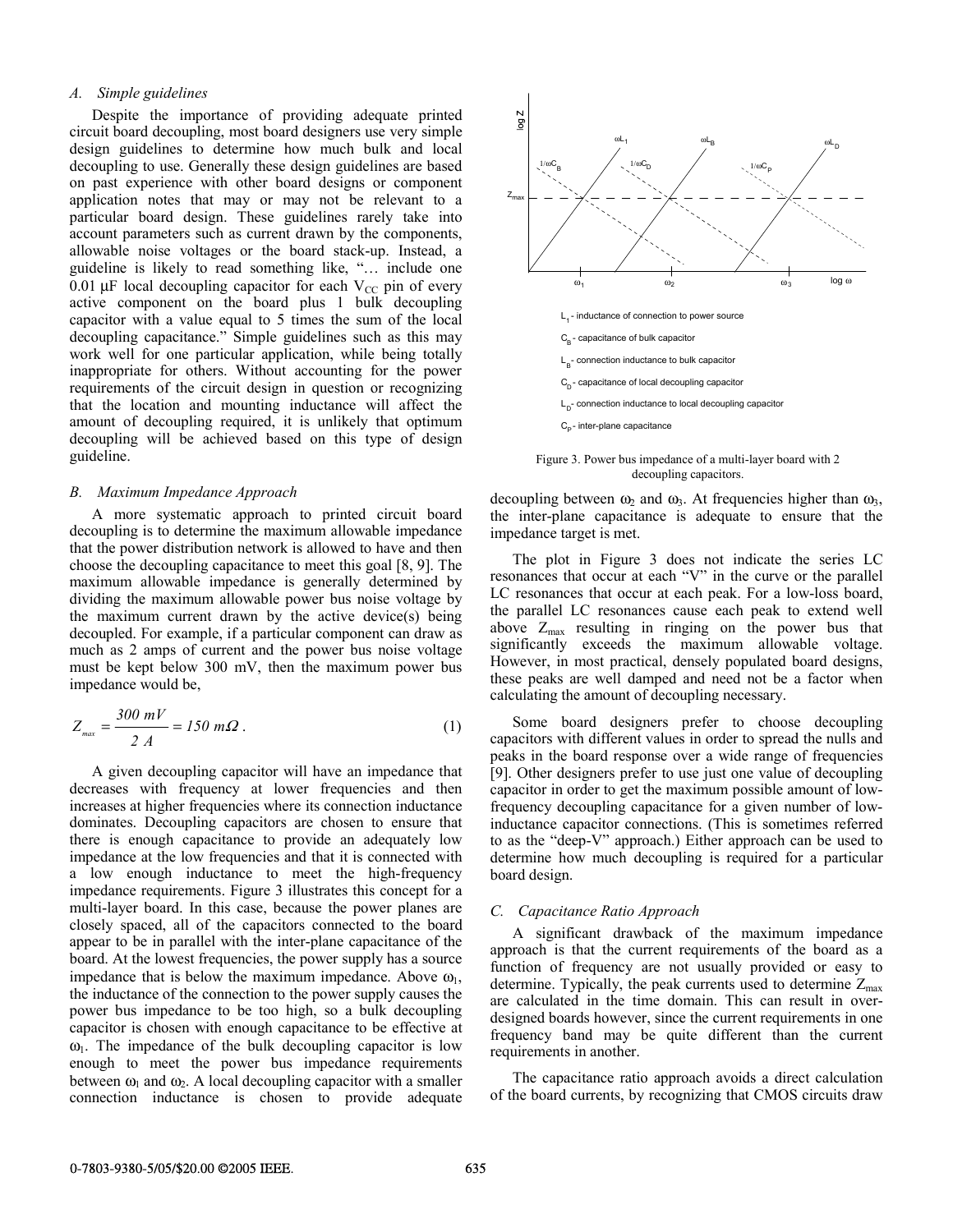currents proportional to device capacitances on the board.



Figure 4. Once capacitor charging another.

Consider the circuit in Figure 4, which consists of two capacitors and a switch connected in series. The capacitor on the right,  $C_{L}$ , represents a CMOS load capacitance that will draw current from the power bus when it is charged. The capacitor on the left,  $C<sub>D</sub>$ , represents a decoupling capacitor attempting to maintain a constant voltage on the power bus. At time t=0, the switch closes charging  $C<sub>L</sub>$  and causing the power bus voltage to decrease slightly. A higher ratio of  $C_D$  to  $C_L$ , results in a smaller change in the power bus voltage.

To quantify this, we note that the energy stored in the system is initially equal to,

$$
E_{initial} = \frac{1}{2} C_D V_i^2
$$
 (2)

where  $V_i$  is the initial voltage across  $C_D$ . The energy dissipated in R in order to fully charge  $C_L$  is,

$$
E_{\text{dissipated}} = \frac{1}{2} C_L V_f^2 \tag{3}
$$

where  $V_f$  is the final voltage across  $C_L$  and  $C_D$ . Subtracting (3) from (2) and setting the result equal to the total stored energy in the final state yields,

$$
\frac{1}{2}C_{D}V_{i}^{2} - \frac{1}{2}C_{L}V_{f}^{2} = \frac{1}{2}(C_{L} + C_{D})V_{f}^{2}. \tag{4}
$$

Solving (4) for  $C_D$  we see that,

$$
C_{D} = \frac{2C_{L}}{\left(\frac{V_{i}}{V_{f}}\right)^{2}-1} \approx C_{L} \frac{V_{i}}{\Delta V} \quad \text{for } \Delta V \ll V_{i}
$$
 (5)

where  $\Delta V$  is the change in voltage  $V_i - V_f$ . This equation suggests that total decoupling capacitance should be set to a value that is equal to the total device capacitance times the power bus voltage divided by the maximum power bus noise.

For example, suppose we have a board with one device that drives 32 CMOS loads (5 pF per load) and has a power dissipation capacitance,  $C_{PD}$ , of 380 pF. If the power bus voltage is 3.3 volts and the maximum allowable power bus noise voltage is 300 mV, then the amount of decoupling capacitance required for this board is,

$$
C_{D} \approx [380 \text{ pF} + (32 \times 5 \text{ pF})] \frac{3.3 \text{ V}}{0.3 \text{ V}} = 0.01 \text{ \mu F}. \tag{6}
$$

Since this approach does not account for the inductance of the capacitor connections, it is up to the designer to ensure that the capacitance is available to the device at all of the frequencies of interest. One method of doing this is to give each mounted decoupling capacitor an effective capacitance value that is its nominal value minus a term related to its connection inductance and frequency or transition time [10].

#### V. CONCLUSIONS

Power bus decoupling is an important part of any printed circuit board design. Strategies for effective decoupling depend on many factors including the board layout, board stackup, current requirements of the active devices and power bus noise requirements. Three general approaches have been described depending on whether or not the board has power planes and how closely these planes are spaced. Minimizing connection inductance is an important aspect of all three approaches.

While the three approaches described will help to determine the best way to locate and mount decoupling capacitors, they do not address the issue of how much decoupling is enough for a given application. Two methods were described for answering the question, "How much is enough?" While neither method is likely to give you an exact answer to this question, either method is preferable to relying on luck or rules-of-thumb based on experiences with older-technology products. A proactive, informed strategy for power bus decoupling, is much more likely to result in an effective board design that meets or exceeds all of its requirements.

#### **REFERENCES**

- [1] C. R. Paul, "Effectiveness of Multiple Decoupling Capacitors," IEEE Trans. on Electromagnetic Compatibility, vol. 34, no. 2, May 1992, pp. 130-133.
- [2] T. Zeeff, T. Hubing, T. Van Doren and D. Pommerenke, "Analysis of Simple Two-Capacitor Low-Pass Filters," IEEE Transactions on Electromagnetic Compatibility, vol. 45, no. 4, Nov. 2003, pp. 595-601.
- [3] T. H. Hubing, J. L. Drewniak, T. P. Van Doren, and D. Hockanson, "Power Bus Decoupling on Multilayer Printed Circuit Boards," *IEEE Transactions on Electromagnetic Compatibility*, vol. 37, no. 2, May 1995, pp. 155-166.
- [4] T. Zeeff, "Estimating the Connection Inductance of a Decoupling Capacitor," UMR EMC Laboratory Technical Report TR01-1-030, University of Missouri-Rolla, June 2001.
- [5] T. H. Hubing, T. P. Van Doren, F. Sha, J. L. Drewniak, and M. Wilhelm, "An Experimental Investigation of 4-Layer Printed Circuit Board Decoupling," Proceedings of the 1995 IEEE International Symposium on Electromagnetic Compatibility, Atlanta, GA, August 1995, pp. 308- 312.